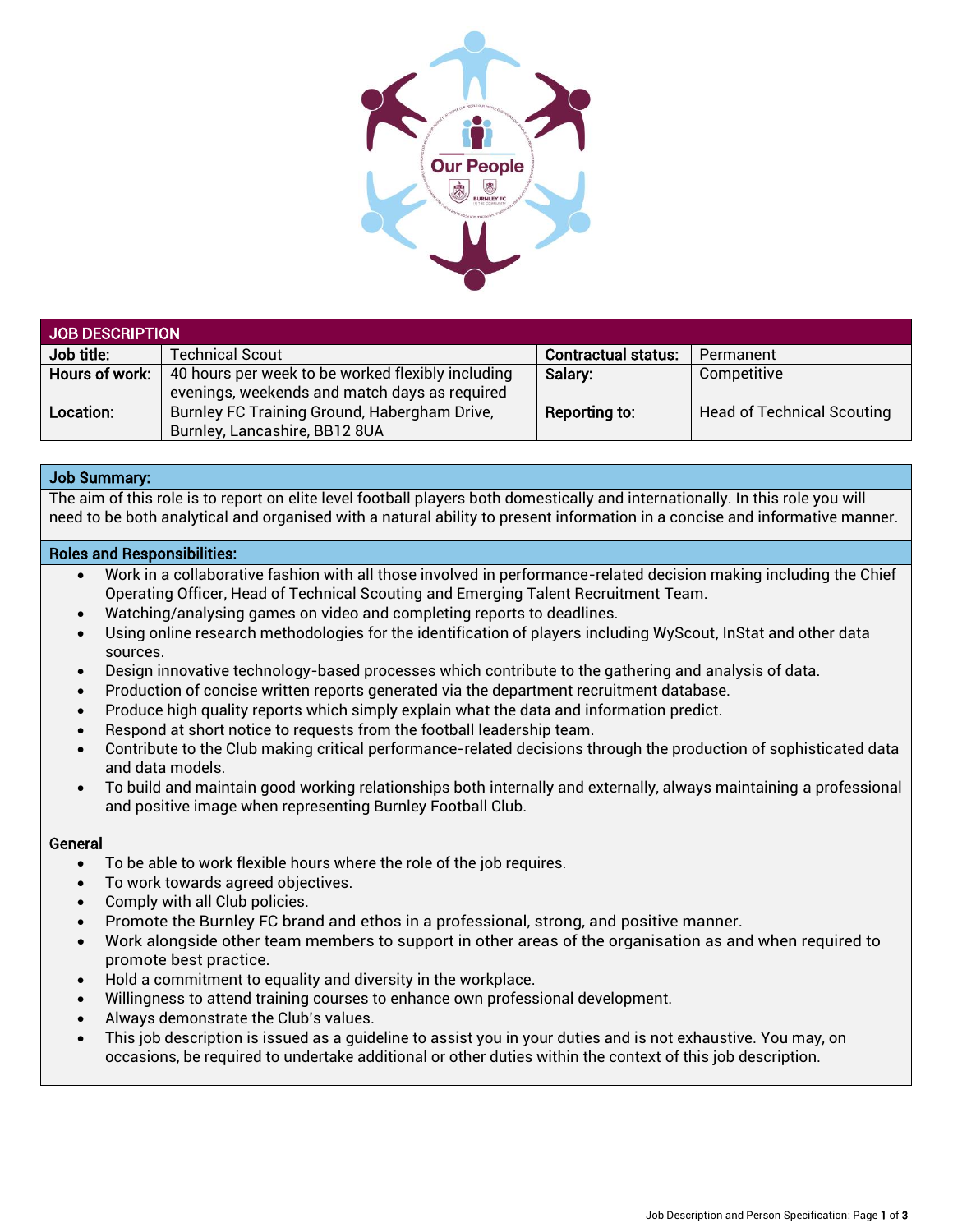

| <b>PERSON SPECIFICATION</b>    |                                                                                                                                                                                                                                                                                                                                                                                                                                                                                                                                                                                                                                                                                                                                                                                                                                                                                                                                         |                                                                                                                                                                                                                                                                                                                                                                                                                                                                                                                                                 |  |  |
|--------------------------------|-----------------------------------------------------------------------------------------------------------------------------------------------------------------------------------------------------------------------------------------------------------------------------------------------------------------------------------------------------------------------------------------------------------------------------------------------------------------------------------------------------------------------------------------------------------------------------------------------------------------------------------------------------------------------------------------------------------------------------------------------------------------------------------------------------------------------------------------------------------------------------------------------------------------------------------------|-------------------------------------------------------------------------------------------------------------------------------------------------------------------------------------------------------------------------------------------------------------------------------------------------------------------------------------------------------------------------------------------------------------------------------------------------------------------------------------------------------------------------------------------------|--|--|
| <b>CRITERIA</b>                | <b>ESSENTIAL</b>                                                                                                                                                                                                                                                                                                                                                                                                                                                                                                                                                                                                                                                                                                                                                                                                                                                                                                                        | <b>DESIRABLE</b>                                                                                                                                                                                                                                                                                                                                                                                                                                                                                                                                |  |  |
| <b>QUALIFICATIONS</b>          | Minimum of an Undergraduate Degree in<br>$\bullet$<br>a relevant field.<br>FA Talent ID Level 2 or above.                                                                                                                                                                                                                                                                                                                                                                                                                                                                                                                                                                                                                                                                                                                                                                                                                               | Masters level qualification in a<br>$\bullet$<br>relevant field.<br>FA Level 2 Coaching qualification or<br>above.<br>Professional accreditation as a<br>performance analyst or scout.                                                                                                                                                                                                                                                                                                                                                          |  |  |
| <b>EXPERIENCE &amp; SKILLS</b> | Track record $(2-4$ years) of providing<br>$\bullet$<br>data analytics and analysis support in a<br>high-performance sports organisation.<br>Production of scout reports on various<br>$\bullet$<br>reporting systems (e.g. ISF Scout 7).<br><b>Video Editing and Presentation skills</b><br>$\bullet$<br>(Video Paint, iMovie, Key Note,<br>PowerPoint, Tableau).<br>Strong communicator with the ability to<br>$\bullet$<br>translate complex information into<br>practical recommendations.<br>Interpolating statistical data.<br>$\bullet$<br>Data visualisation (Excel, VBA, SQL, "R").<br>$\bullet$<br>Good understanding of how data can<br>$\bullet$<br>contribute to the development of<br>recruitment.<br>Tactical knowledge.<br>Computer literate using MS Office,<br>$\bullet$<br>Google and Apple Software.<br>Strong knowledge of elite level football.<br>High quality written and communication<br>$\bullet$<br>skills. | Game coding (Hudl SportsCode,<br>$\bullet$<br>SBG/Catapult MatchTracker).<br>Knowledge or previous experience<br>using market leading data software<br>systems such as Statsbomb and<br>Opta.<br>Sport related report experience or<br>journalism reporting experience.<br>Attended a professional football club<br>centre of excellence/academy.<br>Bi-lingual - knowledge of UK and<br>European leagues.<br>Experience operating as an<br>$\bullet$<br><b>Opposition or Performance Analyst</b><br>in a professional football<br>environment. |  |  |
| PERSONAL QUALITIES             | Strong interpersonal skills and<br>$\bullet$<br>relationship management experience is<br>essential.<br>A positive attitude towards professional<br>development and their own learning.<br>Excellent organisational skills, time<br>$\bullet$<br>management and prioritisation skills.<br>A friendly, positive and courteous<br>$\bullet$<br>attitude.<br>To keep confidential any information<br>gained regarding the Club and its<br>personnel.                                                                                                                                                                                                                                                                                                                                                                                                                                                                                        |                                                                                                                                                                                                                                                                                                                                                                                                                                                                                                                                                 |  |  |